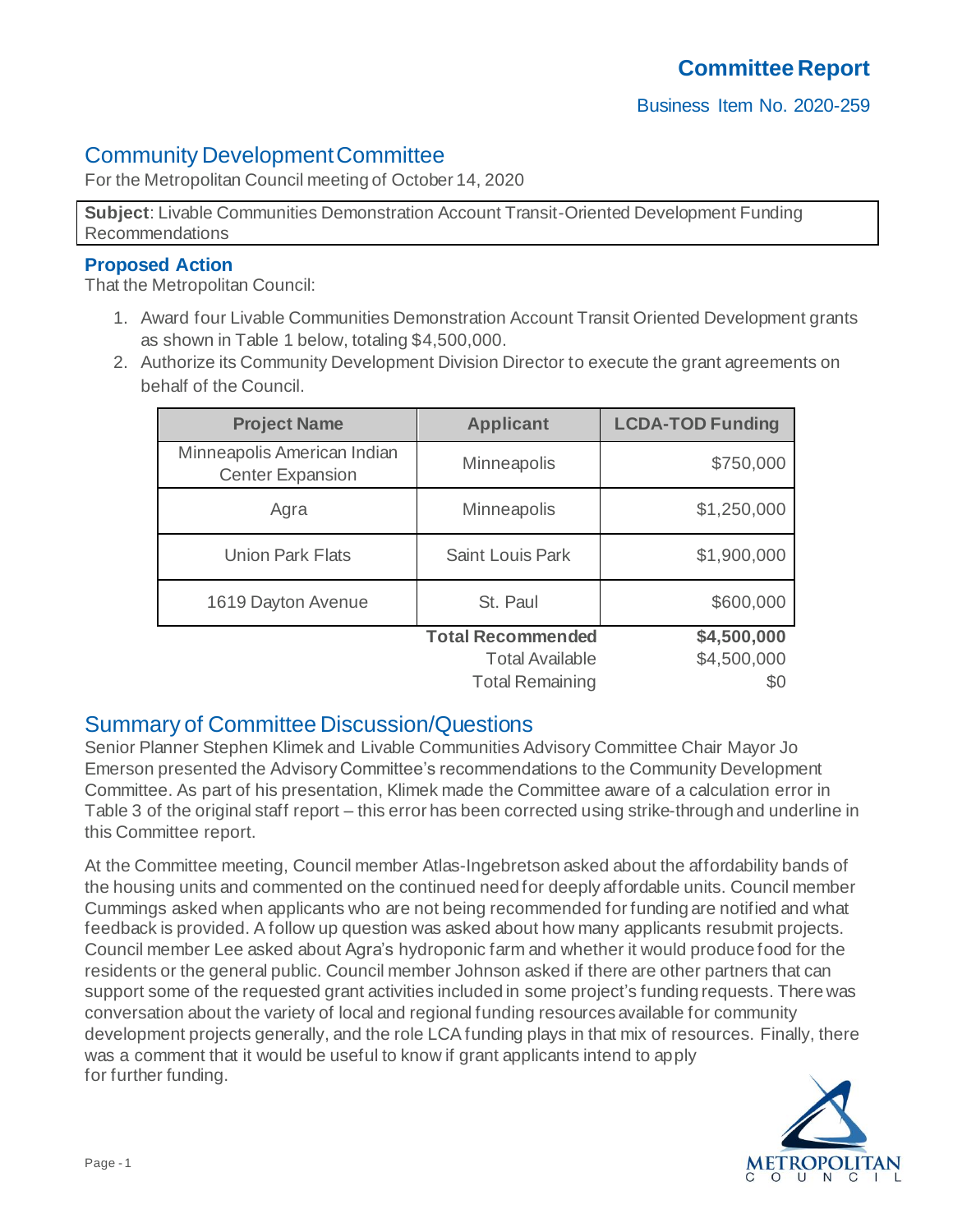Chair Lilligren abstained from the discussion and vote due to the possible perception of a conflict of interest with one of the projects. The rest of the Committee voted unanimously to approve the proposed actions.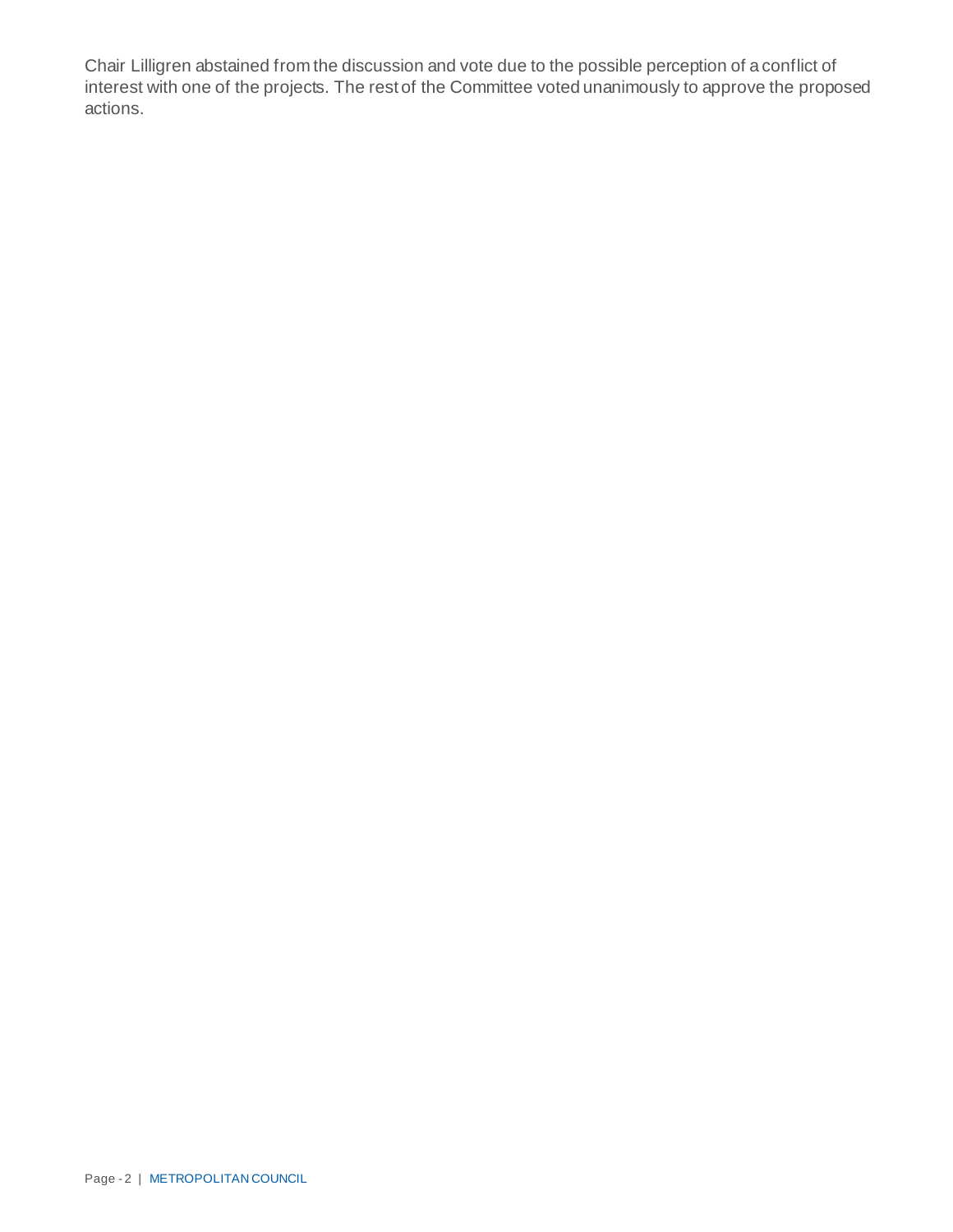## **Community Development Committee**

Meeting date: October 5, 2020

For the Metropolitan Council meeting of October 14, 2020

**Subject:** Livable Communities Demonstration Account Transit Oriented Development Funding Recommendations

**District(s), Member(s):** All

**Policy/Legal Reference:** Minn. Stat. § 473.253

**Staff Prepared/Presented:** Stephen Klimek, Senior Planner (651) 602-1541

**Division/Department:** Community Development / Regional Planning

#### **Proposed Action**

That the Metropolitan Council:

- 1. Award four Livable Communities Demonstration Account Transit Oriented Development grants as shown in Table 1 below, totaling \$4,500,000.
- 2. Authorize its Community Development Division Director to execute the grant agreements on behalf of the Council.

| <b>Project Name</b>                                    | <b>Applicant</b>         | <b>LCDA-TOD Funding</b> |
|--------------------------------------------------------|--------------------------|-------------------------|
| Minneapolis American Indian<br><b>Center Expansion</b> | <b>Minneapolis</b>       | \$750,000               |
| Agra                                                   | <b>Minneapolis</b>       | \$1,250,000             |
| <b>Union Park Flats</b>                                | <b>Saint Louis Park</b>  | \$1,900,000             |
| 1619 Dayton Avenue                                     | St. Paul                 | \$600,000               |
|                                                        | <b>Total Recommended</b> | \$4,500,000             |
|                                                        | <b>Total Available</b>   | \$4,500,000             |
|                                                        | <b>Total Remaining</b>   | \$0                     |

#### **Table 1. Recommended Projects**

### **Background**

The Metropolitan Council has identified advancing Transit Oriented Development (TOD) along existing and planned transitways as a priority. The Livable Communities Act's (LCA) TOD grant category supports development activities in identified TOD areas. The Council adopted the 2020 Livable Communities Act TOD guidelines, criteria, schedule, and evaluation process as part of the 2020 Annual Livable Communities Fund Distribution Plan (*[Business Item 2020-70](https://metrocouncil.org/Council-Meetings/Committees/Metropolitan-Council/2020/2-26-2020/0226_2020_70.aspx)*) on February 26, 2020.The Fund Distribution Plan outlines a two-step evaluation process for LCDA-TOD Development grants. After a technical review by an interdivisional Council staff team (Step One), the Livable Communities Advisory Committee (LCAC) evaluates projects (Step Two) that meet the minimum Step One scoring threshold.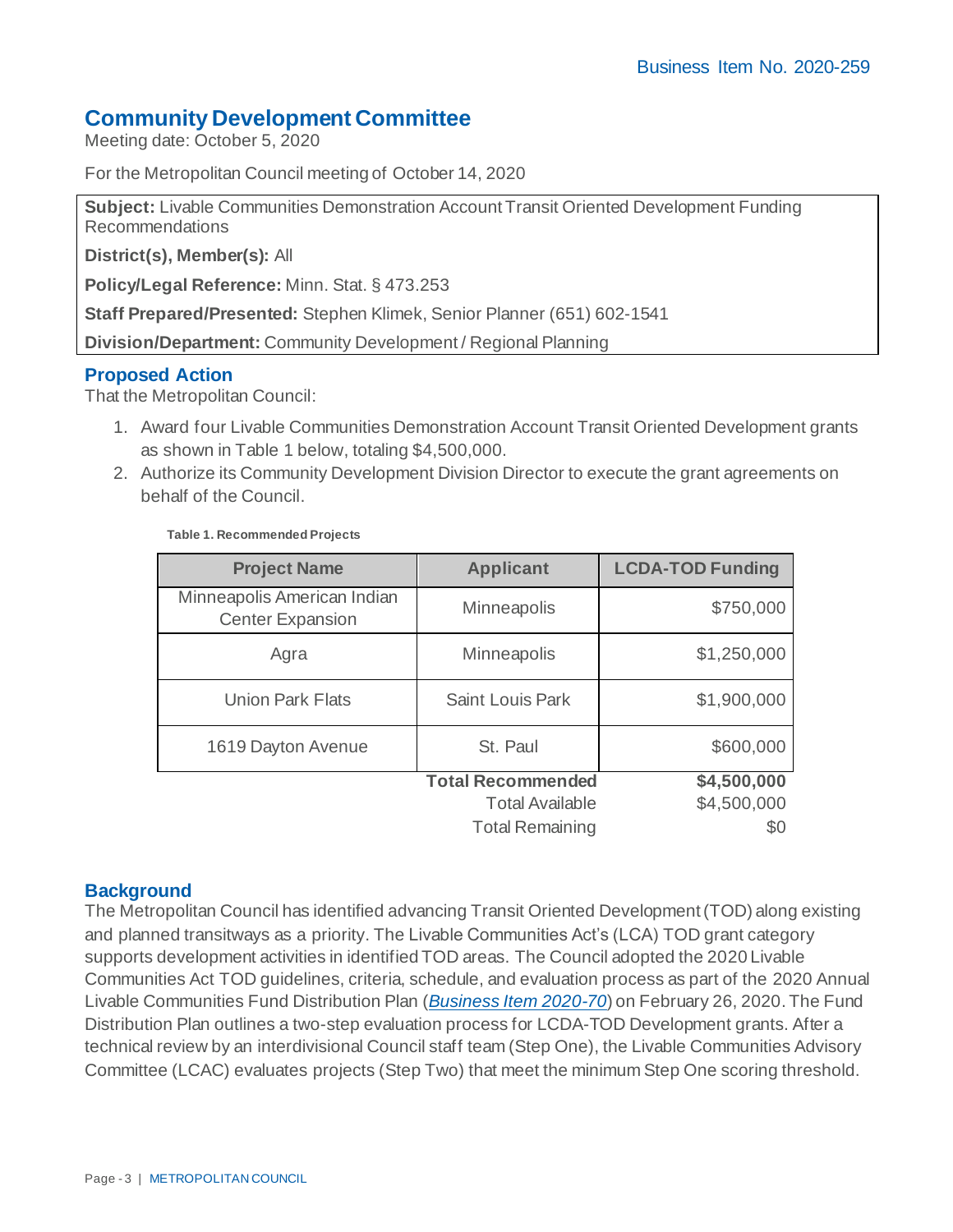The LCAC funding recommendations are then presented to the Community Development Committee for consideration.

The 2020 Fund Distribution Plan made \$4.5 million dollars available for the LCDA-TOD development program. The eight applications reviewed by the LCAC requested over \$10.3 million. The LCAC is recommending fully funding three of the LCDA-TOD grant requests; the Minneapolis American Indian Center Expansion, Union Park Flats, and 1619 Dayton Ave; and partially funding one of the LCDA-TOD grant requests, Agra.

### **Rationale**

Applications for LCDA-TOD Development grants were due July 1, 2020. Eight applications from five cities were submitted to the LCDA-TOD Development program. Metropolitan Council staff evaluated the applications using criteria outlined in the 2020 Fund Distribution Plan. All eight applications met the minimum Step One scoring threshold and moved on to the Step Two review conducted by the LCAC. After LCAC review, seven of the eight projects met the total minimum required score to be considered for funding.

The four LCDA-TOD grant requests recommended for funding scored the highest of the eight applications considered by the LCAC. Agra's partial funding was determined by the maximum award limit per city set in the 2020 Annual Livable Communities Fund Distribution Plan. One of the four grant requests not recommended for funding did not meet the minimum combined score of 75 points to be recommended for funding. No funding was available for the remaining three grant requests not recommended for funding.

### **Thrive Lens Analysis**

The Council's investment in TOD projects responds directly to several Thrive outcomes.

- TOD funding will "leverage transit investments with higher expectations of land use" (Stewardship), providing a diversity of land uses in station areas while supporting increased ridership.
- This investment "encourages redevelopment and infill development" (Prosperity), adding a diversity of land uses, housing types and jobs supporting economic competitiveness over other regions.
- These projects provide a "mix of housing affordability along the region's transit corridors" (Equity) and also "provide housing and transportation choices for a range of demographic characteristics and economic means" (Livability).
- TOD projects use land more efficiently and introduce a diversity of land uses in a smaller area, which in conjunction with transit access, allows more people to access more of their daily needs via walking, biking or transit, thereby reducing vehicular travel and associated auto infrastructure (Sustainability).

## **Funding**

Funds are available in the Livable Communities authorized 2020 budget and Livable Communities reserve accounts. Additional reserve funds may need to be amended into the authorized budget in 2021, if grantee draws exceed forecasted cashflow needs.

## **Known Support / Opposition**

Resolutions of support were received from each applicant community. There is no known opposition to the projects recommended for funding.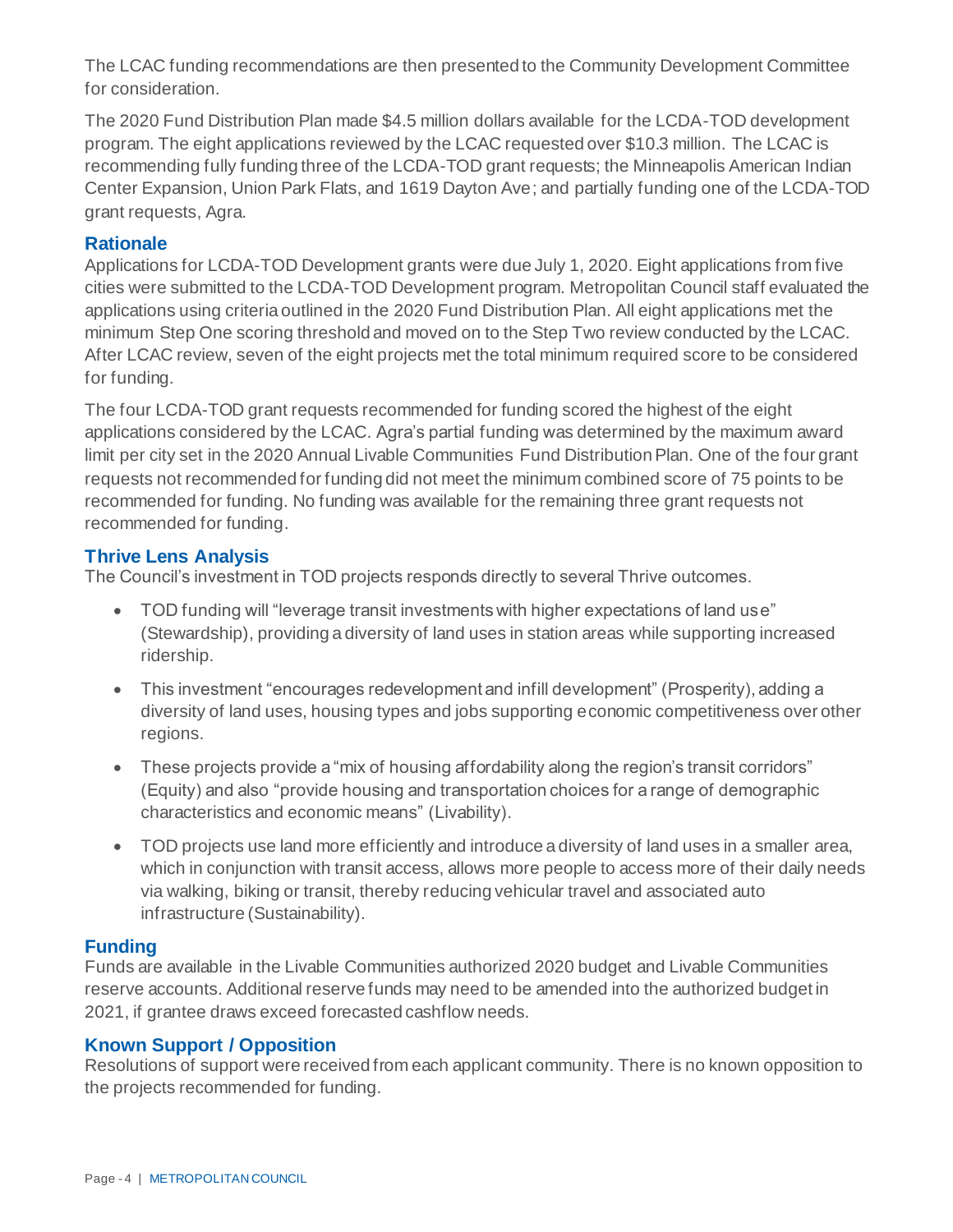#### **Review Process**

The Council issued a Notice of Funding Availability in March 2020 following adoption of the 2020 Annual Livable Communities Fund Distribution Plan. Staff subsequently scheduled meetings with potential applicants to provide information on the LCDA-TOD process, criteria, and to discuss project ideas.

Staff convened the Design Excellence Workshops again for the seventh year. The design team assembled a volunteer group of architects, landscape architects, and urban designers to review projects in February and March, and provided suggestions for project improvements so that applicants could consider this feedback in their full applications.

Eight full applications were submitted on July 1, 2020. An interdivisional team of Council staff evaluated the applications using Council-approved Step One criteria in nine categories, including: TOD design; transit accessibility, walkability and ridership; environmental design; housing; jobs; and process and partnerships. All eight applications met the minimum Step One score threshold of 45 points to move to the Step Two review (see the 2020 Fund Distribution Plan for more detail on the scoring criteria). An application summary is shown in Table 2 below.

**Table 2. Application Summary**

| <b>Grant Category</b> | Full<br>applications<br>received | <b>Eligible</b><br>applications | <b>Applications</b><br>moved forward recommended<br>to Step Two | <b>Applications</b><br>for award |
|-----------------------|----------------------------------|---------------------------------|-----------------------------------------------------------------|----------------------------------|
| LCDA-TOD              |                                  |                                 |                                                                 |                                  |

The Livable Communities Advisory Committee (LCAC) reviewed all eight projects on the Step Two categories of TOD innovation and demonstration value, catalyst, and readiness. The Committee's scores, combined with scores from the Step One process, yielded a preliminary score. Seven projects met the minimum required combined scoring threshold of 75 points (Table 3). Four of the seven projects meeting the minimum score are being recommended for funding. The location of the recommend projects is illustrated Figure 1 below.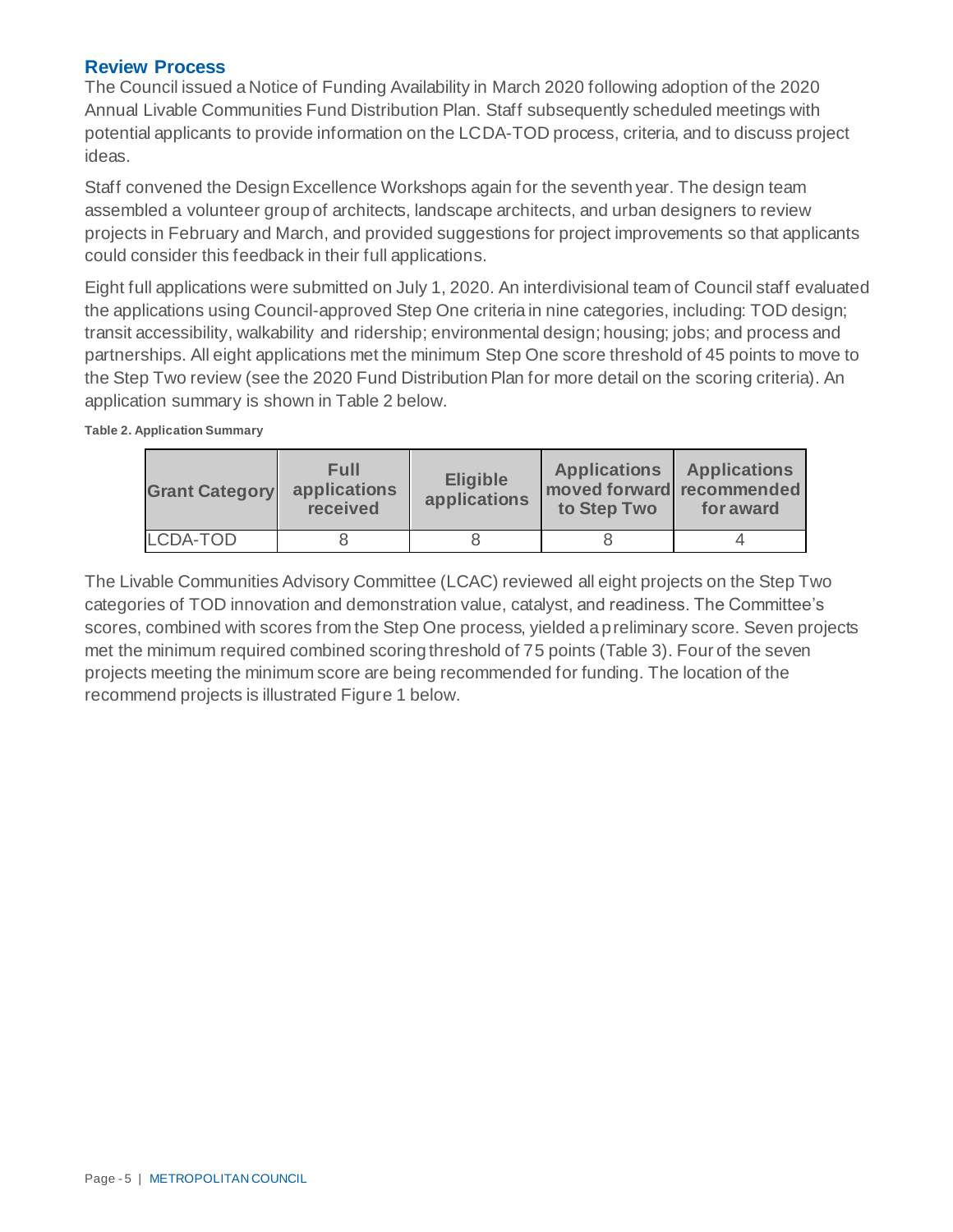| <b>Project</b>                                  | <b>Applicant</b>   | <b>Points</b>                                         | <b>LCDA-TOD</b><br><b>Amount</b><br><b>Requested</b> | <b>Funding</b><br><b>Recommendation</b> |
|-------------------------------------------------|--------------------|-------------------------------------------------------|------------------------------------------------------|-----------------------------------------|
| Minneapolis American Indian Center<br>Expansion | Minneapolis        | 100.8                                                 | \$750,000                                            | \$750,000                               |
| Agra                                            | Minneapolis        | 96.3                                                  | \$2,000,000                                          | \$1,250,000                             |
| Malcolm Yards Affordable Housing                | <b>Minneapolis</b> | 94.8                                                  | \$814,422                                            | \$0                                     |
| <b>Union Park Flats</b>                         | St. Louis Park     | 93.4                                                  | \$1,900,000                                          | \$1,900,000                             |
| 1619 Dayton Avenue                              | St. Paul           | 89.2                                                  | \$600,000                                            | \$600,000                               |
| 1825 University Ave W                           | St. Paul           | 85.4                                                  | \$950,000                                            | \$0                                     |
| Rosa Development                                | Bloomington        | 83.3                                                  | \$1,993,998                                          | \$0                                     |
| <b>Core Crossing Apartments</b>                 | Shakopee           | 71.3                                                  | \$1,347,500                                          | \$0                                     |
|                                                 |                    | <b>Total</b><br><b>Available</b><br><b>Difference</b> | \$10,355,920<br>\$4,5050,000<br>-\$5,8505,920        | \$4,500,000<br>\$4,500,000<br>\$0       |

### **Outcomes Summary**

The table below shows the expected outcomes, aggregating the outcomes from the expected projects, from the 2020 LCDA-TOD investment in the region, including housing units, jobs, and net tax capacity.

**Table 4. Aggregate Outcomes from 2020 LCDA-TOD Development Awards**

| <b>Outcome Area</b>                 | <b>Expected Amount</b> |
|-------------------------------------|------------------------|
| <b>Total Housing Units</b>          | 332                    |
| Affordable Housing Units (≤60% AMI) | 269                    |
| <b>Market Rate Housing Units</b>    | 63                     |
| Total Jobs (FTEs)                   | 57                     |
| Permanent FT Jobs                   | 52                     |
| Temporary (or construction) Jobs    | 673                    |
| <b>Net Tax Capacity Increase</b>    | \$474,725              |
| <b>Total Development Cost</b>       | \$112,238,774          |
| Private Investment Leveraged        | \$88,602,697           |
| Other Public Investment Leveraged   | \$18,356,077           |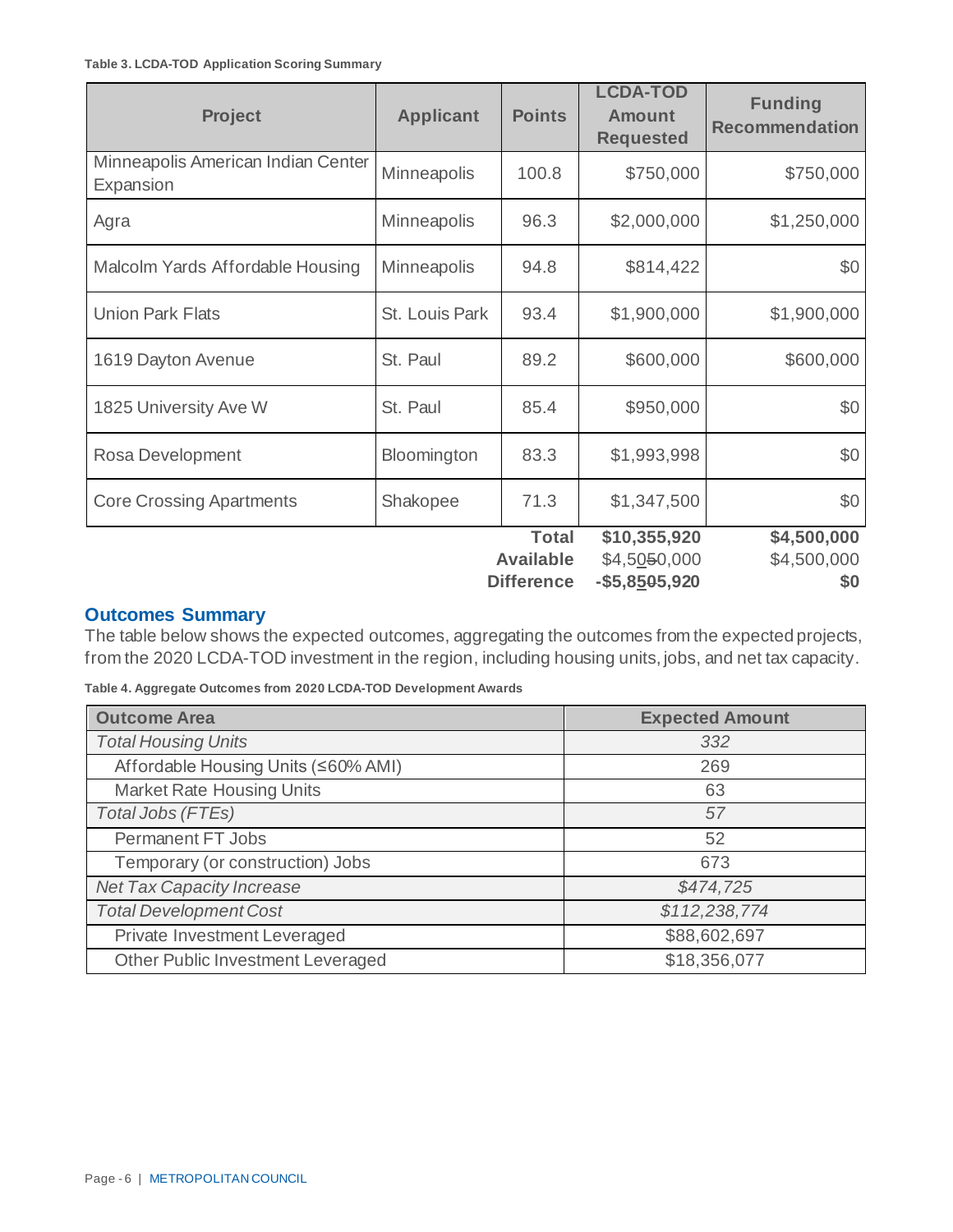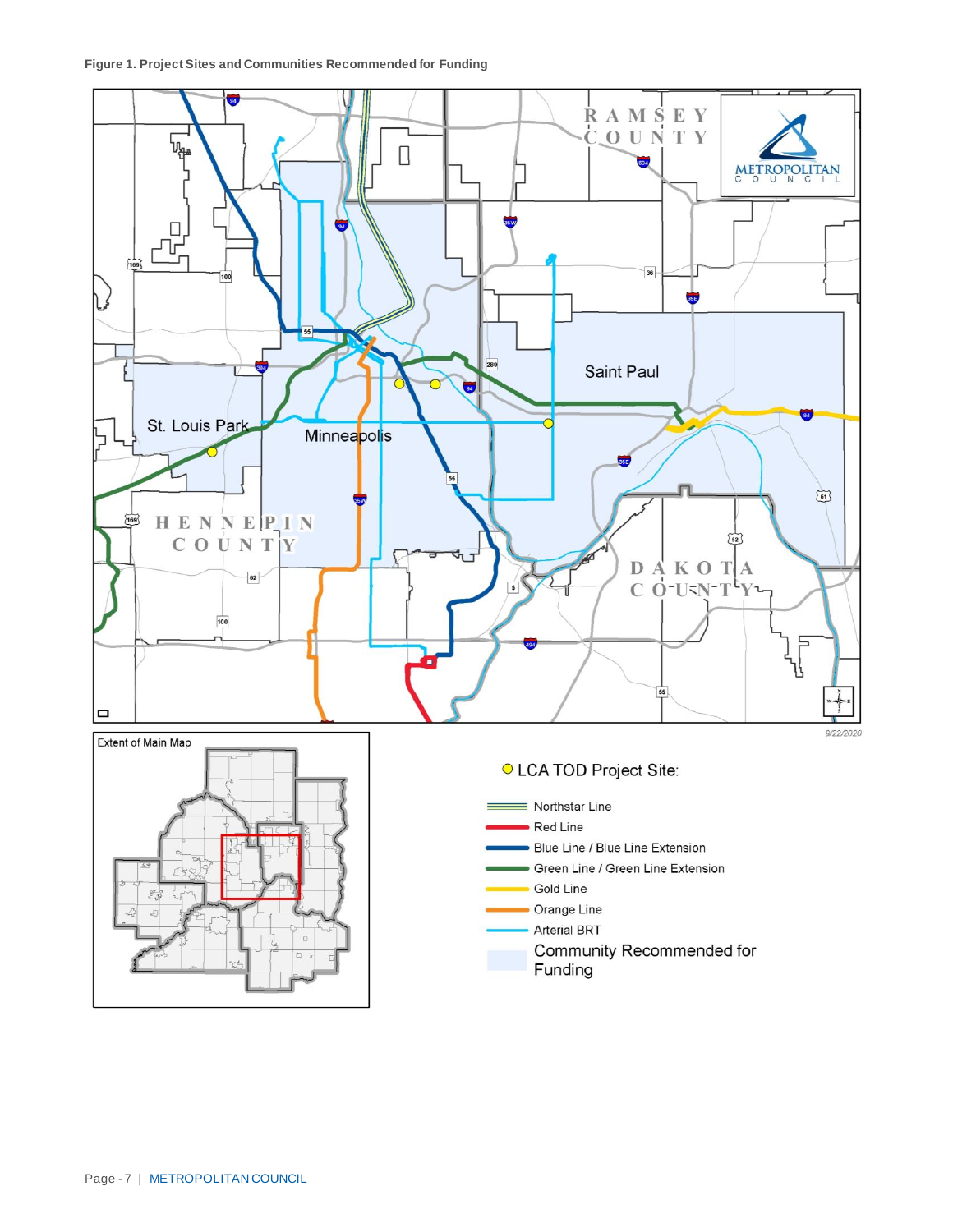### **Projects Not Recommended for Funding**

The following projects are not recommended for funding and are grouped by the primary reason for non-selection, including not meeting the minimum score threshold and the limit on available funding.

### *Did not meet minimum score*

### **Core Crossing Apartments**

**Applicant:** City of Shakopee

**Determination:** Project scored 71.3 points

**Rationale:**

- The LCAC had concerns about how the buildings would function in and integrate with the surrounding community
- Questions about the lack of development and public realm framework or masterplan for the station area
- A pre-development grant application was encouraged to address LCAC concerns and questions

### *Funding availability limited*

#### **Rosa Development**

**Applicant:** City of Bloomington **Determination:** Project scored 83.3 points **Rationale:**

- The LCAC identified the project as a catalyst for its neighborhood and found value in the projects Project strengths included
- Questions about the degree of public access to and usability of the development's open green space

### **Malcolm Yards Affordable Housing**

**Applicant:** City of Minneapolis **Determination:** Project scored 94.8 points and the city's maximum award limit reached

- **Rationale:**
	- The LCAC identified the project's partnerships on stormwater, open space, and renewable energy as a strength.
	- Questions about the new private street connection and associated traffic utilities

### **1825 University Ave W**

**Applicant:** City of St. Paul **Determination:** Project scored 85.4 points **Rationale:**

- Mixed-use and mixed-income project
- Concerns were expressed about the project's community engagement process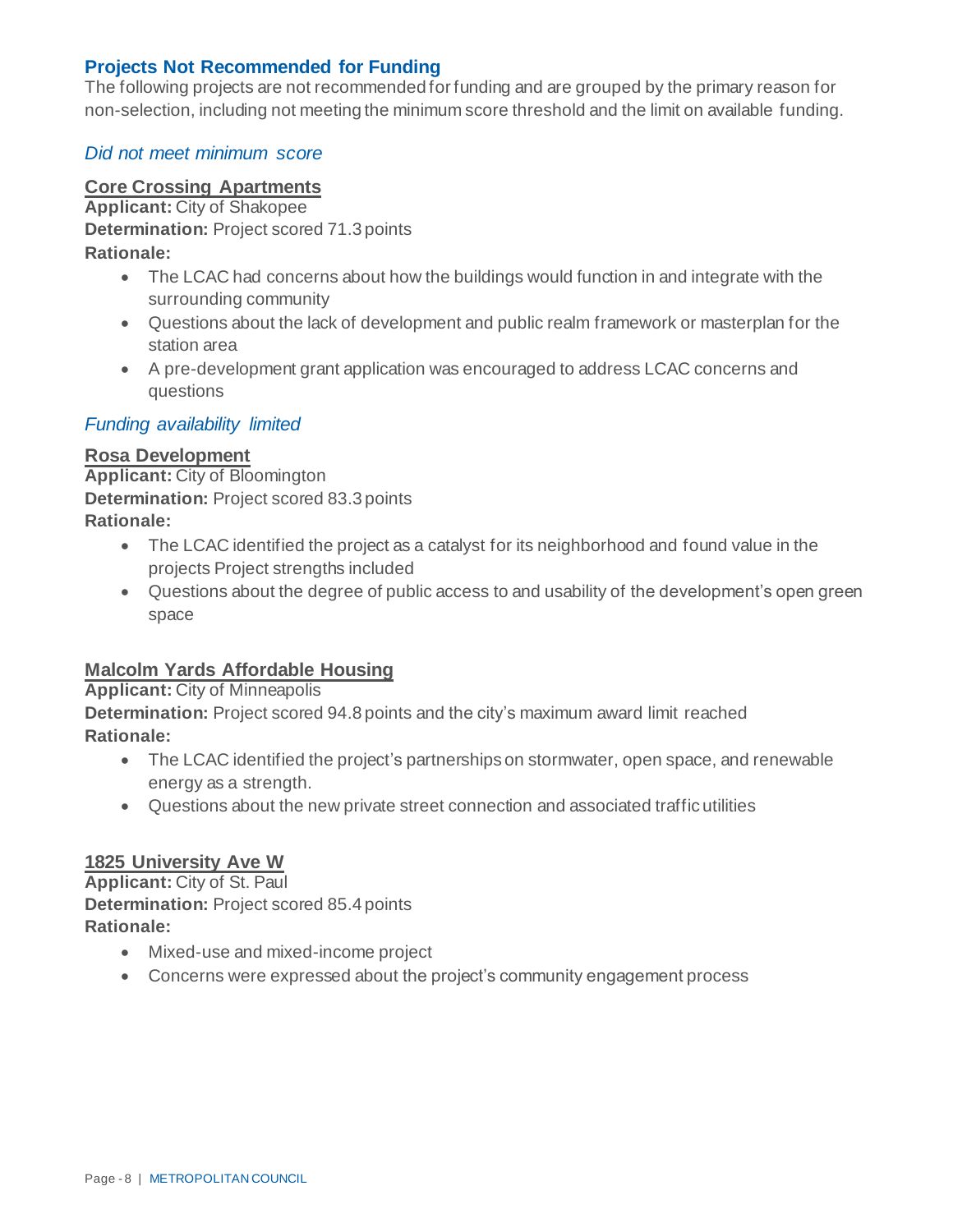|                          | <b>Livable Communities Project Summary</b>    |
|--------------------------|-----------------------------------------------|
| Grant#                   | <b>SG</b>                                     |
| Type:                    | <b>LCDA-TOD Development</b>                   |
| Applicant:               | <b>City of Minneapolis</b>                    |
| <b>Project Name:</b>     | <b>Minneapolis American Indian Center</b>     |
| <b>Project Location:</b> | 1530 E Franklin Avenue, Minneapolis, MN 55404 |
| <b>Council District:</b> | 7 – Robert Lilligren                          |

| <b>Project Detail</b>     |                                                                                                                                                                                                                                                                                                                                                                                            |
|---------------------------|--------------------------------------------------------------------------------------------------------------------------------------------------------------------------------------------------------------------------------------------------------------------------------------------------------------------------------------------------------------------------------------------|
| <b>Project Overview</b>   | This is an expansion and renovation of the Minneapolis American Indian<br>Center on Franklin Avenue in the Ventura Village neighborhood of south<br>Minneapolis so as to accommodate their growing programs. The project will<br>provide 45 FTE jobs and strengthen the facility as a core gathering place for<br>cultural, social, arts, and fitness activities for the Native community. |
| Jobs (FTEs)               | 45 FTE, 38 total permanent living wage<br>* 7 FTE's are under the living wage threshold or are part-time                                                                                                                                                                                                                                                                                   |
| Total housing units       | $\overline{0}$                                                                                                                                                                                                                                                                                                                                                                             |
| Affordable units          | $\overline{0}$                                                                                                                                                                                                                                                                                                                                                                             |
| Anticipated # bedrooms    | $\overline{0}$                                                                                                                                                                                                                                                                                                                                                                             |
| Other LCA Funding         | None                                                                                                                                                                                                                                                                                                                                                                                       |
| <b>TOD</b> metrics        | Floor-area ratio: 0.2<br>Dwelling units per acre: 0<br>Distance to station/stop: 1,485 feet<br>Commercial Parking ratio: 2.67 stalls/1,000sqft                                                                                                                                                                                                                                             |
| <b>Project Highlights</b> | This project is a community destination that will support increased transit use<br>and walkability<br>Provides employment opportunities and a range of cultural programs to an<br>underserved population<br>There is value in the retrofit of a community destination expanding and<br>creating enhanced public space                                                                      |
| <b>Funding Request</b>    |                                                                                                                                                                                                                                                                                                                                                                                            |
| \$750,000                 | <b>TOTAL</b>                                                                                                                                                                                                                                                                                                                                                                               |
| \$150,000                 | Stormwater: infiltration / storage                                                                                                                                                                                                                                                                                                                                                         |
| \$155,000                 | Public Space: sidewalks, furnishings, lighting, and landscaping                                                                                                                                                                                                                                                                                                                            |
| \$345,000                 | Site Prep: demolition, grading and/or soil correction                                                                                                                                                                                                                                                                                                                                      |
| \$100,000                 | Placemaking: public art                                                                                                                                                                                                                                                                                                                                                                    |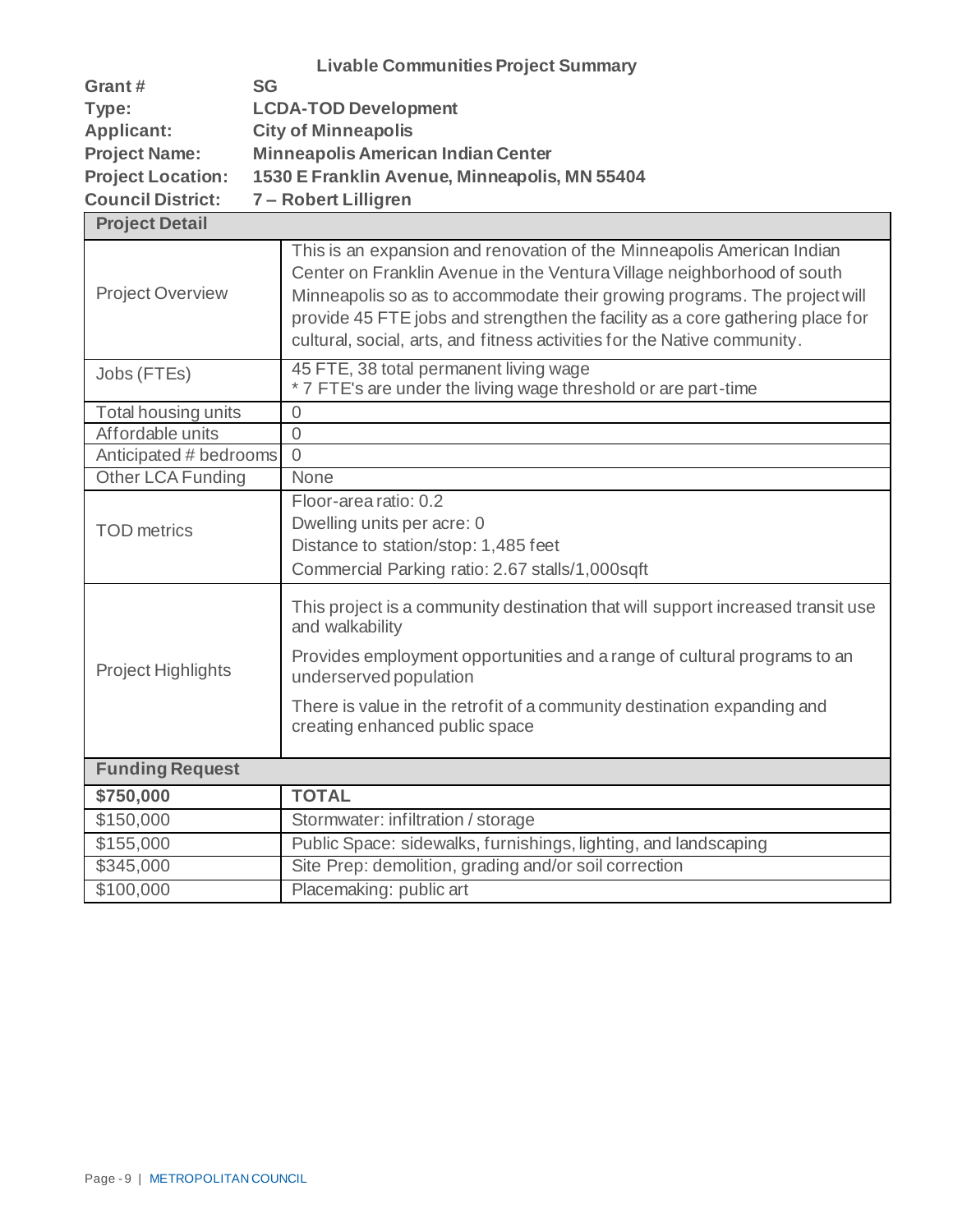|                          | <b>Livable Communities Project Summary</b>   |
|--------------------------|----------------------------------------------|
| Grant#                   | <b>SG</b>                                    |
| Type:                    | <b>LCDA-TOD Development</b>                  |
| Applicant:               | <b>City of Minneapolis</b>                   |
| <b>Project Name:</b>     | Agra                                         |
| <b>Project Location:</b> | 901 27th Avenue South, Minneapolis, MN 55406 |
| <b>Council District:</b> | 8 - Abdirahman Muse                          |
| <b>Project Detail</b>    |                                              |

| <b>Project Overview</b>    | The Agra project is the new construction of affordable housing along Franklin<br>Avenue in the Seward neighborhood of south Minneapolis by Newport<br>Midwest. The project includes a 117 units of 2- and 3-bedroom units intended<br>for families. The project also includes a greenhouse and growing facility to<br>provide space for hydroponic food production, as well as a stormwater<br>management system for reuse in the hydroponic growing system. |
|----------------------------|--------------------------------------------------------------------------------------------------------------------------------------------------------------------------------------------------------------------------------------------------------------------------------------------------------------------------------------------------------------------------------------------------------------------------------------------------------------|
| Jobs (FTEs)                | 9.26 FTE, 9.73 total permanent living wage                                                                                                                                                                                                                                                                                                                                                                                                                   |
| <b>Total housing units</b> | 175                                                                                                                                                                                                                                                                                                                                                                                                                                                          |
| Affordable units           | 18 @ < 30% AMI, 70 @ 31-50% AMI, 87 @ 51-60% AMI                                                                                                                                                                                                                                                                                                                                                                                                             |
| Anticipated # bedrooms     | 336                                                                                                                                                                                                                                                                                                                                                                                                                                                          |
| <b>Other LCA Funding</b>   | None                                                                                                                                                                                                                                                                                                                                                                                                                                                         |
| <b>TOD</b> metrics         | Floor-area ratio: 5.85<br>Dwelling units per acre: 176.77<br>Distance to station/stop: 756 feet<br>Residential parking ratio: 0.6 stalls/unit<br>Commercial Parking ratio: 6.2 stalls/1,000sqft                                                                                                                                                                                                                                                              |
| Project Highlights         | This is a high-density project that provides housing choice for low-income<br>families in an amenity and transit rich neighborhood<br>There is value in the integration of affordable family housing and urban food<br>production                                                                                                                                                                                                                            |
| <b>Funding Request</b>     |                                                                                                                                                                                                                                                                                                                                                                                                                                                              |
| \$1,250,000                | <b>TOTAL</b>                                                                                                                                                                                                                                                                                                                                                                                                                                                 |
| \$1,250,000                | Site acquisition: prior to award for affordable housing                                                                                                                                                                                                                                                                                                                                                                                                      |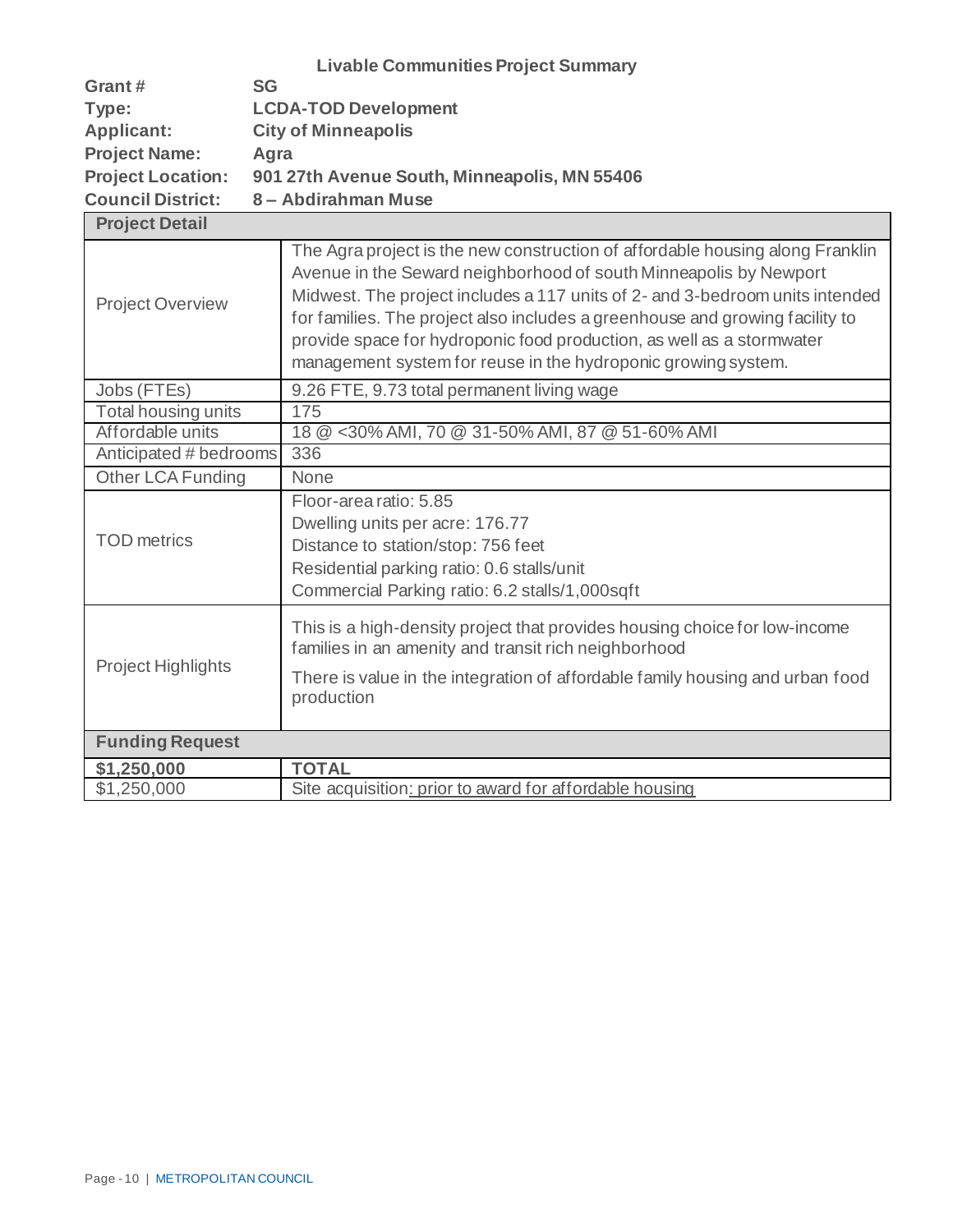|                           | <b>Livable Communities Project Summary</b>                                                                                                                                                                                                                                                                                                                                                                                                                                                                                         |
|---------------------------|------------------------------------------------------------------------------------------------------------------------------------------------------------------------------------------------------------------------------------------------------------------------------------------------------------------------------------------------------------------------------------------------------------------------------------------------------------------------------------------------------------------------------------|
| Grant#                    | <b>SG</b>                                                                                                                                                                                                                                                                                                                                                                                                                                                                                                                          |
| Type:                     | <b>LCDA-TOD Development</b>                                                                                                                                                                                                                                                                                                                                                                                                                                                                                                        |
| <b>Applicant:</b>         | <b>St. Louis Park EDA</b>                                                                                                                                                                                                                                                                                                                                                                                                                                                                                                          |
| <b>Project Name:</b>      | <b>Union Park Flats</b>                                                                                                                                                                                                                                                                                                                                                                                                                                                                                                            |
| <b>Project Location:</b>  | 3700 Alabama Ave S, St Louis Park, MN 55416                                                                                                                                                                                                                                                                                                                                                                                                                                                                                        |
| <b>Council District:</b>  | 6 - Lynnea Atlas-Ingebretson                                                                                                                                                                                                                                                                                                                                                                                                                                                                                                       |
| <b>Project Detail</b>     |                                                                                                                                                                                                                                                                                                                                                                                                                                                                                                                                    |
| <b>Project Overview</b>   | Union Park Flats is the new construction of affordable housing in the<br>Wooddale LRT Station Area of St. Louis Park by Project for Pride in Living in<br>collaboration with Union Congregational Church. The project includes the<br>demolition of a wing of the existing building and parking lot, and the<br>construction of a new three-story building with housing for families and<br>supportive housing for single adults. The project will include solar PV, a<br>stormwater management system, and enhanced public realm. |
| Jobs (FTEs)               | 1.5 FTE, 1.5 total permanent living wage                                                                                                                                                                                                                                                                                                                                                                                                                                                                                           |
| Total housing units       | 60                                                                                                                                                                                                                                                                                                                                                                                                                                                                                                                                 |
| Affordable units          | 13 @ <30% AMI, 30 @ 31-50% AMI, 0 @ 51-60% AMI<br>* 17 units @ 80% AMI use income averaging for all units to be under 60% AMI                                                                                                                                                                                                                                                                                                                                                                                                      |
| Anticipated # bedrooms    | 120                                                                                                                                                                                                                                                                                                                                                                                                                                                                                                                                |
| Other LCA Funding         | None                                                                                                                                                                                                                                                                                                                                                                                                                                                                                                                               |
| <b>TOD</b> metrics        | Floor-area ratio: 2.13<br>Dwelling units per acre: 55.56<br>Distance to station/stop: 1,159 feet<br>Residential parking ratio: 1.32 stalls/unit                                                                                                                                                                                                                                                                                                                                                                                    |
|                           | There is value in integrating affordable supportive housing into an existing<br>neighborhood near a major transit stop                                                                                                                                                                                                                                                                                                                                                                                                             |
| <b>Project Highlights</b> | There is environmental sustainability value in an affordable housing project<br>meeting SB2030 standards                                                                                                                                                                                                                                                                                                                                                                                                                           |
|                           | The partnership between the developer and church is something that can be<br>replicated in other communities                                                                                                                                                                                                                                                                                                                                                                                                                       |
| <b>Funding Request</b>    |                                                                                                                                                                                                                                                                                                                                                                                                                                                                                                                                    |
| \$1,900,000               | <b>TOTAL</b>                                                                                                                                                                                                                                                                                                                                                                                                                                                                                                                       |
| \$138,000                 | Stormwater: infiltration / storage, rain garden, and pervious pavement                                                                                                                                                                                                                                                                                                                                                                                                                                                             |
| \$140,000                 | Renewable Energy: solar PV                                                                                                                                                                                                                                                                                                                                                                                                                                                                                                         |
| \$193,000                 | Site Prep: demolition, grading and/or soil correction                                                                                                                                                                                                                                                                                                                                                                                                                                                                              |
| \$70,000                  | Placemaking: public art                                                                                                                                                                                                                                                                                                                                                                                                                                                                                                            |
| \$159,000                 | Public Infrastructure: sewer, water, and other utilities, curb and gutter,<br>sidewalks, and bike amenities                                                                                                                                                                                                                                                                                                                                                                                                                        |
| \$1,200,000               | Site acquisition                                                                                                                                                                                                                                                                                                                                                                                                                                                                                                                   |